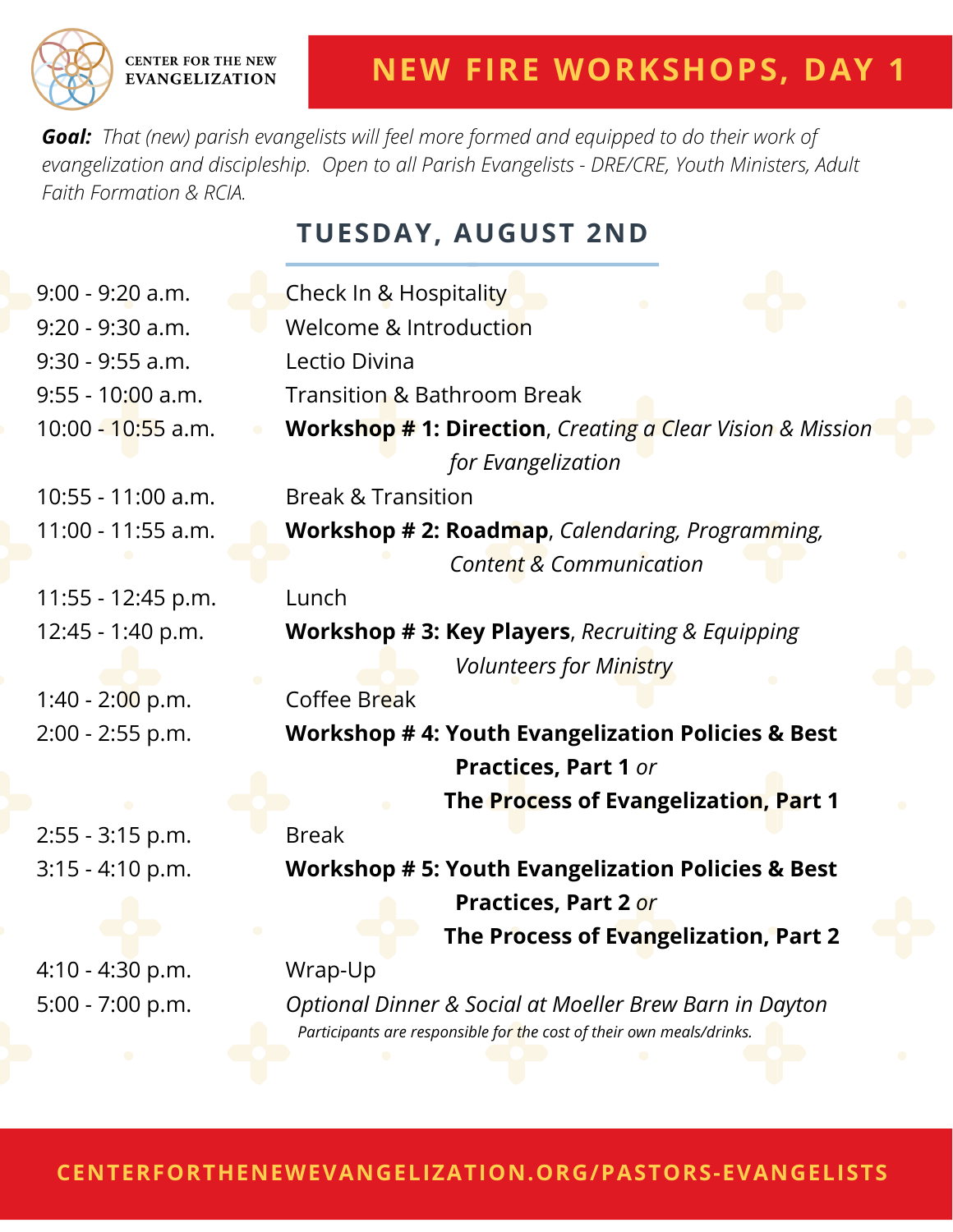# **NEW FIRE WORKSHOPS, DAY 2**

## **WEDNESDAY, AUGUST 3RD**

Revised June 20, 2022

7:30 - 8:00 a.m.

#### *Optional Morning Mass at Emmanuel*

9:00 - 9:20 a.m. 9:20 - 9:30 a.m. 9:30 - 9:55 a.m. 9:55 - 10:00 a.m. 10:00 - 10:55 a.m.

10:55 - 11:00 a.m. 11:00 - 11:55 a.m.

11:55 - 12:45 p.m. 12:45 - 1:40 p.m.

1:40 - 2:00 p.m. 2:00 - 2:55 p.m.

2:55 - 3:15 p.m. 3:15 - 4:10 p.m.

4:10 - 4:30 p.m. 4:30 - 6:00 p.m.

| Check In & Hospitality                                         |
|----------------------------------------------------------------|
| Welcome & Introduction                                         |
| Lectio Divina                                                  |
| Transition & Bathroom Break                                    |
| <b>Breakouts #1</b>                                            |
| Tips & Tricks for the Administrative Side of Ministry*         |
| Re-Imagining the Graded Course of Study<br>$\bullet$           |
| Launching (Adult) Small Groups                                 |
| <b>Break &amp; Transition</b>                                  |
| <b>Breakouts #2</b>                                            |
| Hospitality, Environment & Relationships*                      |
| Ins & Outs of XLT and Engaging Prayer Experiences              |
| Making Adult Ministry More Appealing to Young Adults           |
| Lunch                                                          |
| <b>Breakouts #3</b>                                            |
| Marketing Your Ministry*                                       |
| Retreat 101: From Planning to Executing                        |
| Open Forum: Best Practices in Sacramental Prep of First        |
| Eucharist/Reconciliation                                       |
| Coffee Break                                                   |
| <b>Breakouts #4</b>                                            |
| Hard Conversations & Best Practices in Communication*          |
| Engaging the Disengaged Parents/Family<br>$\bullet$            |
| Open Forum: Best Practices in Sacramental Prep of Confirmation |
| (Another) Coffee Break                                         |
| <b>Breakouts #5</b>                                            |
| Debriefing of Workshops & Ongoing Mentorship*                  |
| Use of Media in Your Ministry                                  |
| Open Forum: Best Practices in the RCIA process                 |
| Wrap-up                                                        |

*Optional Happy Hour at Dayton Beer Co. Participants are responsible for the cost of their own meals/drinks*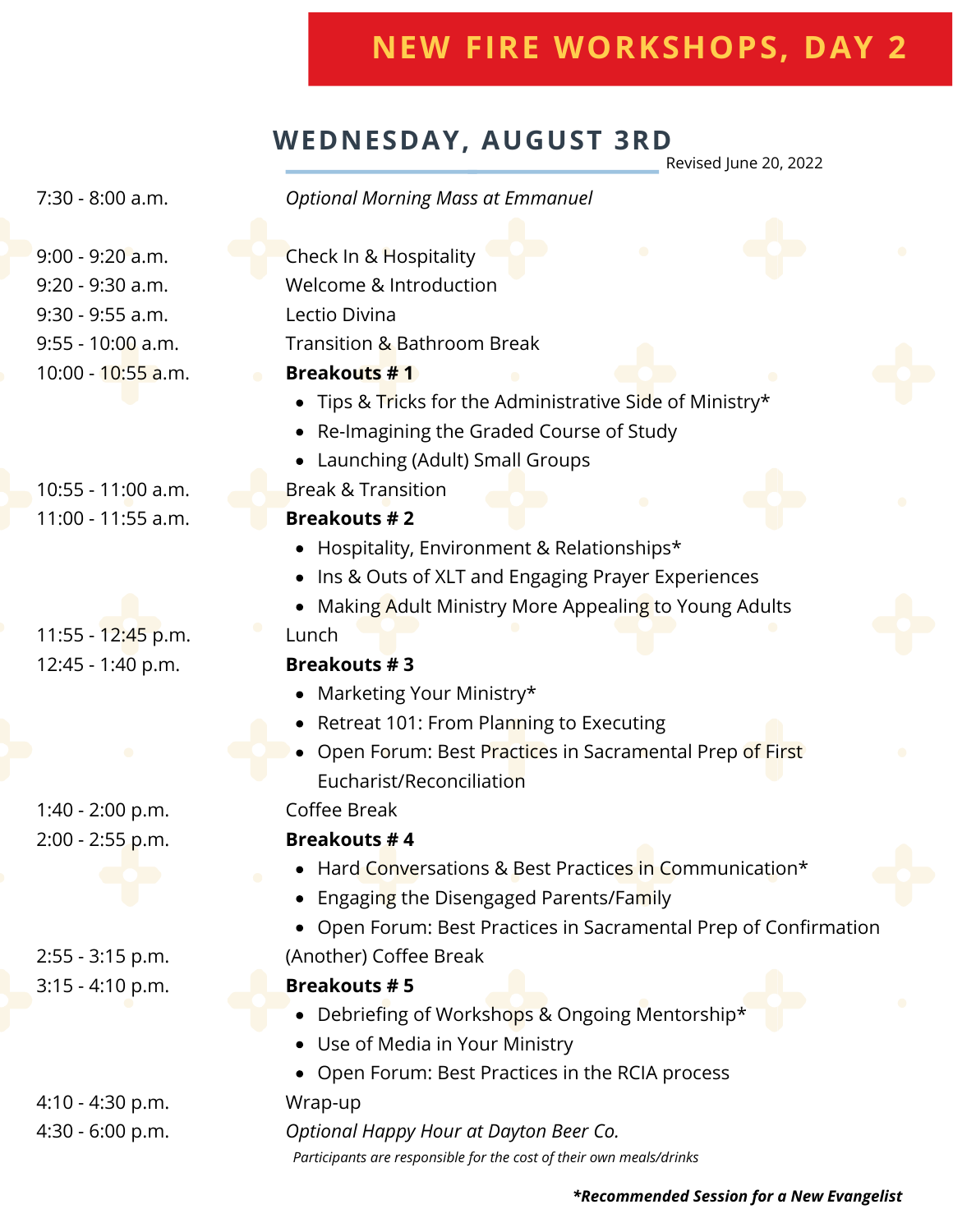#### Breakouts # 1

#### **Tips & Tricks for the Administrative Side of Ministry\* (Shane Legg)**

How do you set a budget? How do you go about booking outside speakers/musicians and deal with contracts? What are some helpful suggestions for organizing your paperwork? The closet? What's the best way to communicate with staff? Parents? How do you act professionally in your field? How do you talk to your boss about salary and job description? How do you best manage your time, especially when last minute things keep popping up? Answers to these questions and more!

#### **Re-Imagining the Graded Course of Study (Becky Hensler)**

How can we look at the Graded Course of Study as a framework for which we can make the faith exciting and engaging for young people, instead of as a box keeping us from handing down the faith and making disciples?

#### **Launching (Adult) Small Groups (Nicholas Hardesty)**

What are the ins and outs of launching adult small groups at your parish? What's the best time and place? Where do you find leaders and hosts? How do you get people interested in participating? How does this play a bigger role in your parish's plan for evangelization?

#### Breakouts # 2

#### **Hospitality, Environment & Relationships\* (Christen Aquino & Nicholas Hardesty)**

Why are these three elements vital to evangelization? What are some practical ways that you can make sure your parish excels in these areas?

#### **Ins & Outs of XLT and Creating Engaging Prayer Experiences (Shane Legg)**

How do I run an XLT (night of Adoration, praise & worship, kerygmatic message) from start to finish? What are some other ways to help people re-engage with traditional Catholic prayers, no matter their age or experience?

#### **Making Adult Ministry More Appealing to Young Adults (Wayne Topp & Paco Patag)**

Why aren't we engaging young adults at our parish? What are young adults looking for? How can we better meet their needs? How can we engage young adults and incorporate them into what we are offering at the parish?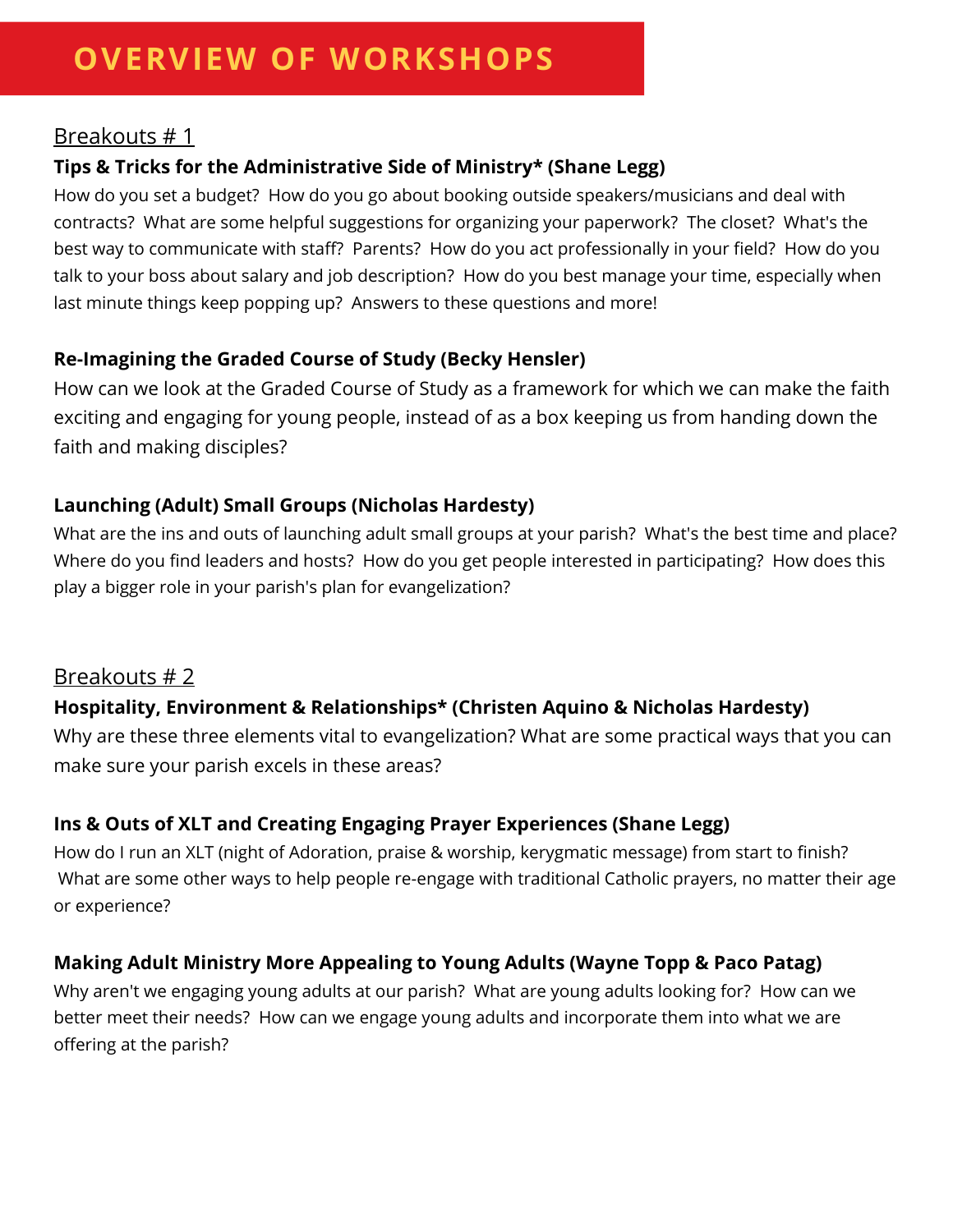#### Breakouts # 3

#### **Marketing Your Ministry\* (Katherine Geiger - Computer Lab)**

How do you use social media and other platforms to market your ministry and parish more effectively? Who are you trying to reach and who are you actually reaching? This breakout will include a tour of Canva, a free online platform for building flyers, banners, social media posts, and more.

#### **Retreat 101: From Planning to Executing (Shane Legg)**

Why offer retreats as a part of your ministry? What are all the considerations and details that take place from concept to execution of a retreat? Where are some recommended retreat centers in or around the Archdiocese of Cincinnati? How do I go about scheduling a retreat venue? What human and material resources are needed? How much time does it take to plan?

#### **Open Forum (Facilitated by Becky Hensler):**

#### **Best Practices in Sacramental Prep of First Eucharist/Reconciliation**

This will be a facilitated conversation on the topic of First Eucharist & First Reconciliation sacramental preparation. When you register for this session, you will be asked to submit some questions you would like to see discussed. Additionally, please come with your top 1-2 best practices or resources to share.

#### Breakouts # 4

#### **Hard Conversations & Best Practices in Communication\* (Mike Schafer)**

We all experience moments of having to have difficult conversations: with co-workers, parents, young people, or pastors. How do we initiate difficult conversations? How do we enter into conflict with grace? What does healthy conflict look like? How do we keep healthy communication amongst staff? Parents?

#### **Engaging the Disengaged Parents/Family (Becky Hensler)**

How can we re-engage our disengaged parents and families? What are some practical things we can do in our ministries? How can understanding the Process of Evangelization help us in what we offer?

#### **Open Forum (Facilitated by Christen Aquino & Shane Legg): Best Practices in Sacramental Prep of Confirmation**

This will be a facilitated conversation on the topic of Confirmation sacramental preparation. When you register for this session, you will be asked to submit some questions you would like to see discussed. Additionally, please come with your top 1-2 best practices or resources to share.